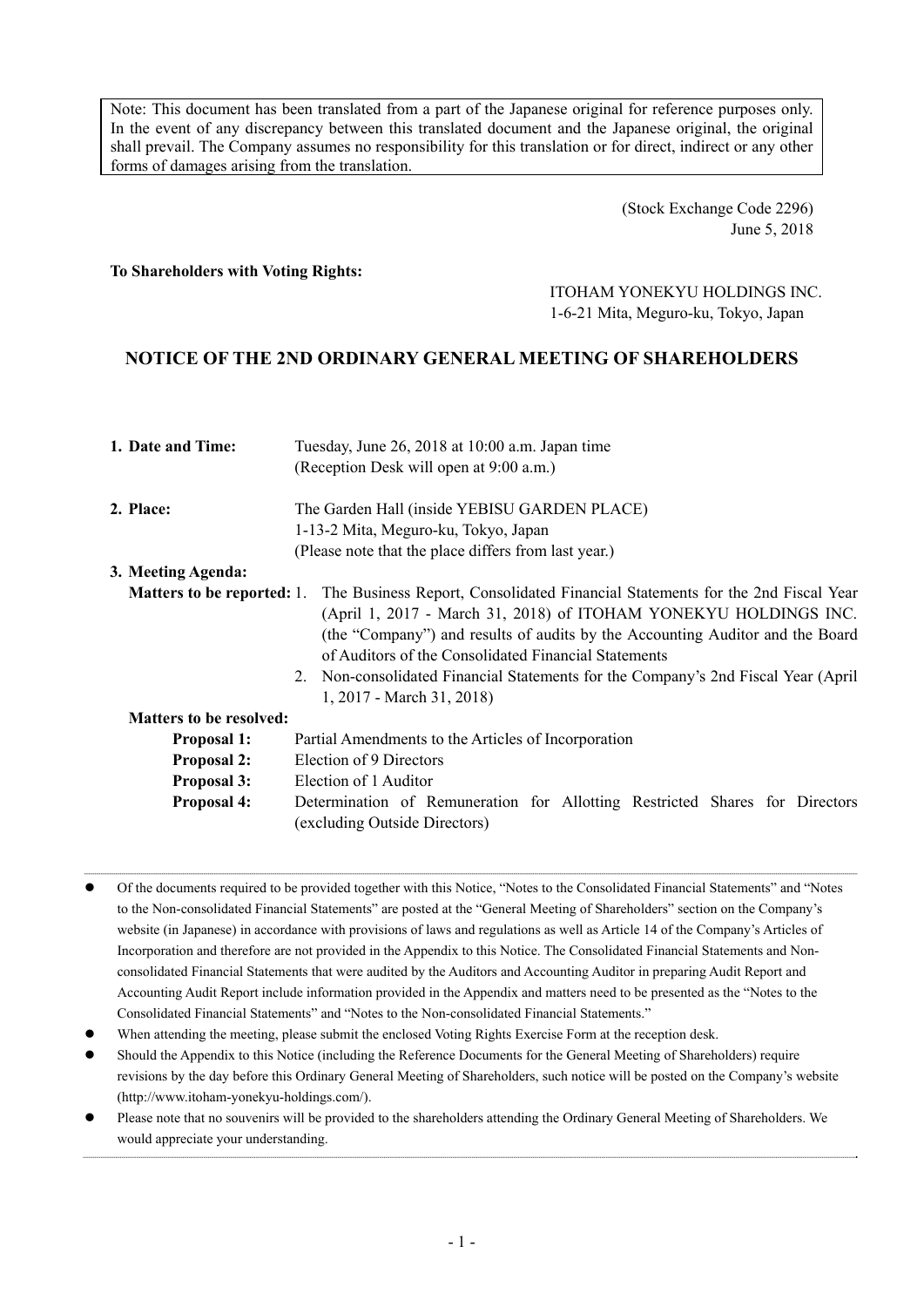## **Reference Documents for the General Meeting of Shareholders**

## **Proposals and References**

**Proposal 1:** Partial Amendments to the Articles of Incorporation

## 1. Reasons for the proposal

Taking the current situation of the Company group (the "Group") into consideration, certain business purposes will be added or deleted.

## 2. Details of the amendments

The details of amendments are as follows:

|                                                                                                          | (The underlined portions indicate amendments.)                                                           |
|----------------------------------------------------------------------------------------------------------|----------------------------------------------------------------------------------------------------------|
| Current Articles of Incorporation                                                                        | Proposed amendments                                                                                      |
| Article 2.                                                                                               | Article 2.                                                                                               |
| (Purpose)                                                                                                | (Purpose)                                                                                                |
| The purpose of the Company is to control and manage the                                                  | The purpose of the Company is to control and manage the                                                  |
| business activities of companies engaged in the following                                                | business activities of companies engaged in the following                                                |
| businesses and of foreign companies engaged in the                                                       | businesses and of foreign companies engaged in the                                                       |
|                                                                                                          |                                                                                                          |
| businesses equivalent to the following businesses through                                                | businesses equivalent to the following businesses through                                                |
| ownership of their shares or equities, as well as to operate                                             | ownership of their shares or equities, as well as to operate                                             |
| the following businesses:                                                                                | the following businesses:                                                                                |
| 1.-8. (Omitted)                                                                                          | 1.-8. (Unchanged)                                                                                        |
| 9. Cultivation and sale of mushrooms                                                                     | (Deleted)                                                                                                |
| 10. Production and sale of rice and cereals, bread and                                                   | 9. Production and sale of rice and cereals, bread and                                                    |
| confectionery<br>11. Production and sale of soft drinks, tea and alcoholic                               | confectionery                                                                                            |
| beverages                                                                                                | (Deleted)                                                                                                |
| 12. Production and sale of sauce and condiment                                                           | 10. Production and sale of sauce and condiment                                                           |
| 13. Production and sale of edible oil products                                                           | 11. Production and sale of edible oil products                                                           |
| (Newly established)                                                                                      | 12. Production and sale of pharmaceuticals, quasi-drugs,                                                 |
|                                                                                                          | reagents for testing and medicines for animals                                                           |
| 14. Production and sale of health foods<br>15. Production and sale of compost                            | 13. Production and sale of health foods                                                                  |
| 16. Production and sale of salt and bittern                                                              | 14. Production and sale of compost<br>15. Production and sale of salt and bittern                        |
| 17. Sale of agricultural produce and processed agricultural                                              | 16. Production, manufacturing and sale of agricultural                                                   |
| products                                                                                                 | produce and processed agricultural products                                                              |
| 18. Import and export businesses that are incidental to                                                  | 17. Import and export businesses that are incidental to                                                  |
| those mentioned in the preceding items                                                                   | those mentioned in the preceding items                                                                   |
| 19. Management of ranches                                                                                | (Deleted)                                                                                                |
| 20. Provision of technical and management guidance<br>concerning the processing of meat, and manufacture | 18. Provision of technical and management guidance<br>concerning the processing of meat, and manufacture |
| and sale of processed meat products                                                                      | and sale of processed meat products                                                                      |
| 21. Management of restaurants                                                                            | 19. Management of restaurants                                                                            |
| 22. Warehousing business, general motor truck                                                            | 20. Warehousing business, general motor truck                                                            |
| transportation business and consigned motor truck                                                        | transportation business and consigned motor truck                                                        |
| transportation business                                                                                  | transportation business                                                                                  |
| 23. Sale, purchase, lease, management and brokerage of<br>real estates                                   | 21. Sale, purchase, lease, management and brokerage of<br>real estates                                   |
| 24. Business handling services for human resources,                                                      | 22. Business handling services for human resources,                                                      |
| corporate administration and general affairs, and                                                        | corporate administration and general affairs, and                                                        |
| consulting services therefor                                                                             | consulting services therefor                                                                             |
| 25. Planning, development, sale, maintenance,                                                            | 23. Planning, development, sale, maintenance,                                                            |
| management and operation of computer systems, and                                                        | management and operation of computer systems, and                                                        |
| provision of services therefor                                                                           | provision of services therefor                                                                           |
| 26. Worker dispatching business<br>27. Mail order sales business                                         | (Deleted)<br>24. Mail order sales business                                                               |
| 28. Non-life insurance agency services, insurance agency                                                 | (Deleted)                                                                                                |
| services under the Automobile Liability Security Act                                                     |                                                                                                          |
| and services for solicitation of life insurance                                                          |                                                                                                          |
| 29. Acquisition and trading of securities                                                                | 25. Acquisition and trading of securities                                                                |
| 30. Provision of monetary loans and debt guarantees                                                      | 26. Provision of monetary loans and debt guarantees                                                      |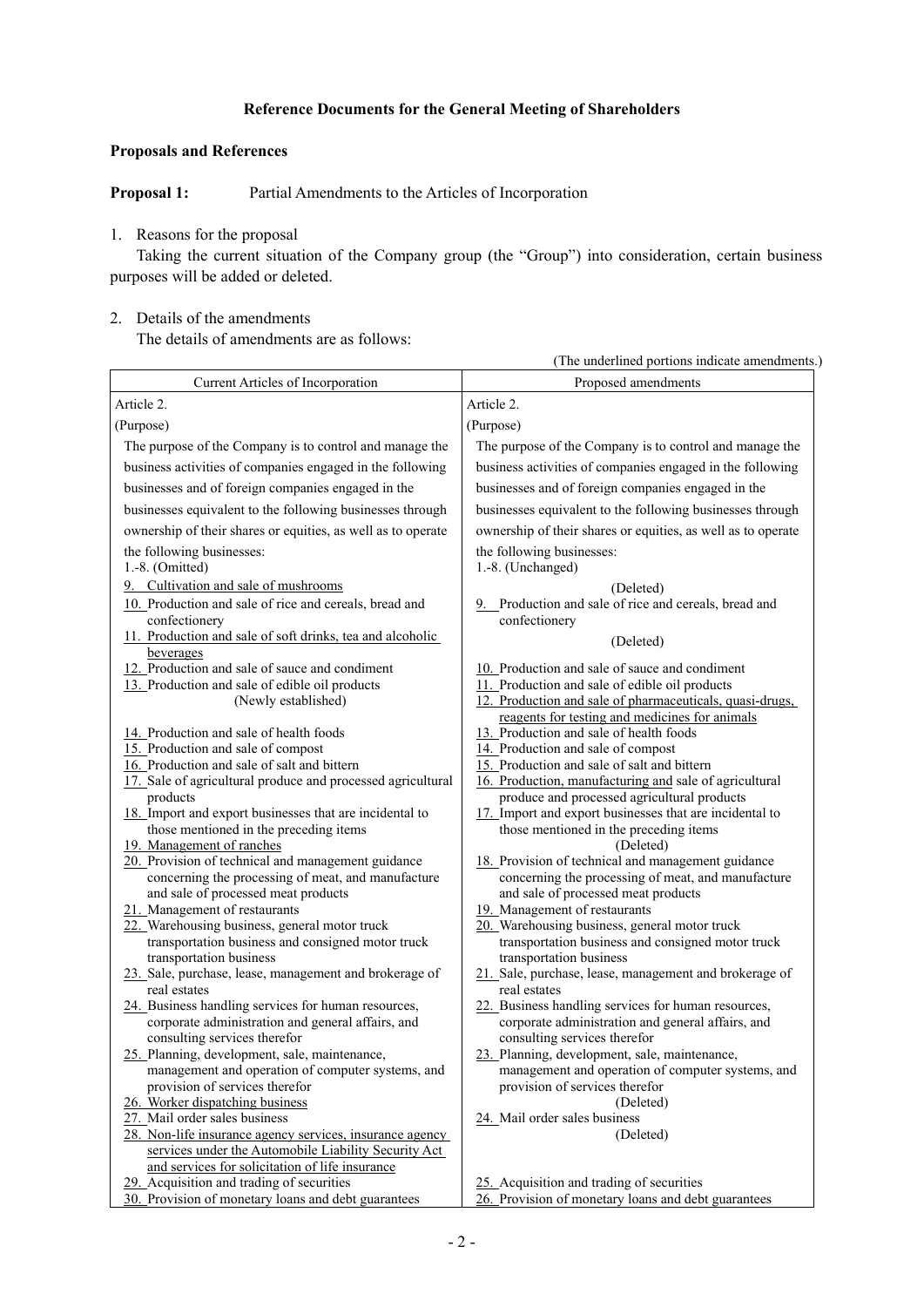| <b>Current Articles of Incorporation</b>                                                                                      | Proposed amendments                                                                                                           |
|-------------------------------------------------------------------------------------------------------------------------------|-------------------------------------------------------------------------------------------------------------------------------|
| 31. Investment operations that are incidental to those<br>mentioned in the preceding items or all services related<br>thereto | 27. Investment operations that are incidental to those<br>mentioned in the preceding items or all services related<br>thereto |
| Article 16.                                                                                                                   | Article 16.                                                                                                                   |
| (Convener and Chairmanship of General Meeting of                                                                              | (Convener and Chairmanship of General Meeting of                                                                              |
| Shareholders)                                                                                                                 | Shareholders)                                                                                                                 |
| The Director and President shall convene general meetings                                                                     | The Director and President shall convene general meetings                                                                     |
| of shareholders and chair the meetings.                                                                                       | of shareholders and chair the meetings.                                                                                       |
| In cases where the Director and President is prevented                                                                        | In cases where the Director and President is prevented from                                                                   |
| from so acting by certain incidents, another Director who                                                                     | so acting by certain incidents or any other unavoidable                                                                       |
| is designated in accordance with an order of priority                                                                         | events, another Director who is designated in accordance                                                                      |
| determined in advance by the Board of Directors shall                                                                         | with an order of priority determined in advance by the Board                                                                  |
| convene a general meeting of shareholders and chair the                                                                       | of Directors shall convene a general meeting of shareholders                                                                  |
| meeting.                                                                                                                      | and chair the meeting.                                                                                                        |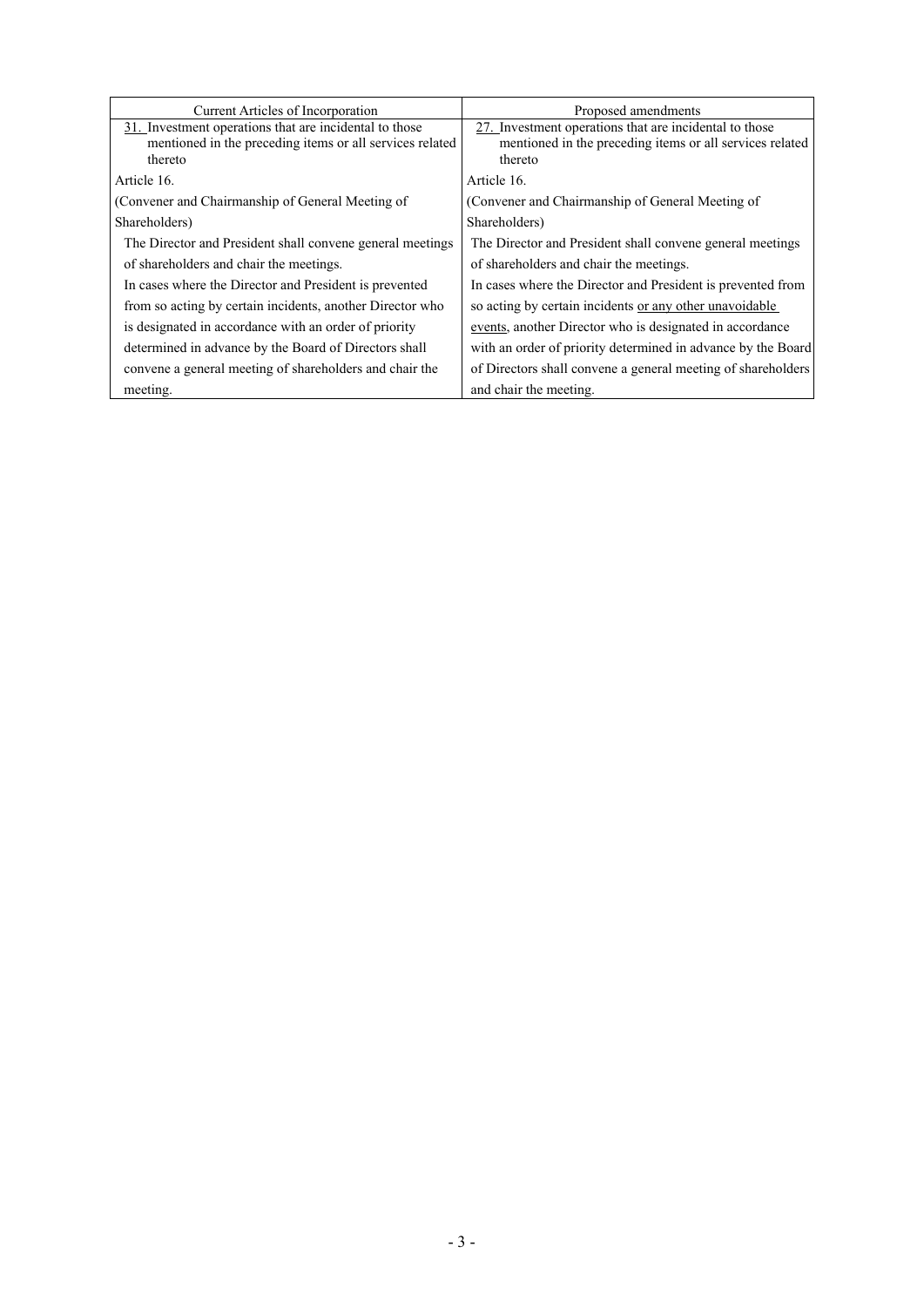# **Proposal 2:** Election of 9 Directors

The terms of office of all 9 Directors will expire at the conclusion of this year's Ordinary General Meeting of Shareholders. Accordingly, the election of 9 Directors including 2 Outside Directors is proposed. The candidates are as follows:

| No.            |               | Name             |           |                                                       | Current positions and responsibilities<br>in the Company                                                               | Attendance at the<br>Board of<br><b>Directors</b><br>meetings |
|----------------|---------------|------------------|-----------|-------------------------------------------------------|------------------------------------------------------------------------------------------------------------------------|---------------------------------------------------------------|
| 1              | Reelection    | Hiromichi Ogawa  | (Age: 59) |                                                       | Chairman of the Board                                                                                                  | 100%<br>(10/10)                                               |
| $\overline{2}$ | Reelection    | Isao Miyashita   | (Age: 50) |                                                       | Chief Executive Officer                                                                                                | 100%<br>(14/14)                                               |
| $\overline{3}$ | Reelection    | Ikurou Shibayama | (Age: 62) |                                                       | <b>Executive Vice President</b><br>(Quality Assurance / Group Production<br>/ R&D)                                     | 100%<br>(14/14)                                               |
| $\overline{4}$ | New candidate | Akihisa Horiuchi | (Age: 58) |                                                       | Managing Executive Officer                                                                                             |                                                               |
| 5              | Reelection    | Naoto Onuma      | (Age: 61) |                                                       | Managing Executive Officer<br>(Corporate (Accounting & Finance /<br>General Affairs / Human Resource) /<br>Compliance) | 100%<br>(10/10)                                               |
| 6              | Reelection    | Ken Yamaguchi    | (Age: 50) |                                                       | <b>Executive Officer</b><br>(Group Meat Division)                                                                      | 100%<br>(10/10)                                               |
| 7              | Reelection    | Masayuki Yoneda  | (Age: 58) |                                                       | <b>Executive Officer</b>                                                                                               | 100%<br>(10/10)                                               |
| 8              | New candidate | Yumiko Ichige    | (Age: 57) | <b>Outside Director</b><br><b>Independent Officer</b> |                                                                                                                        |                                                               |
| 9              | New candidate | Aya Ito          | (Age: 45) | <b>Outside Director</b><br>Independent Officer        |                                                                                                                        |                                                               |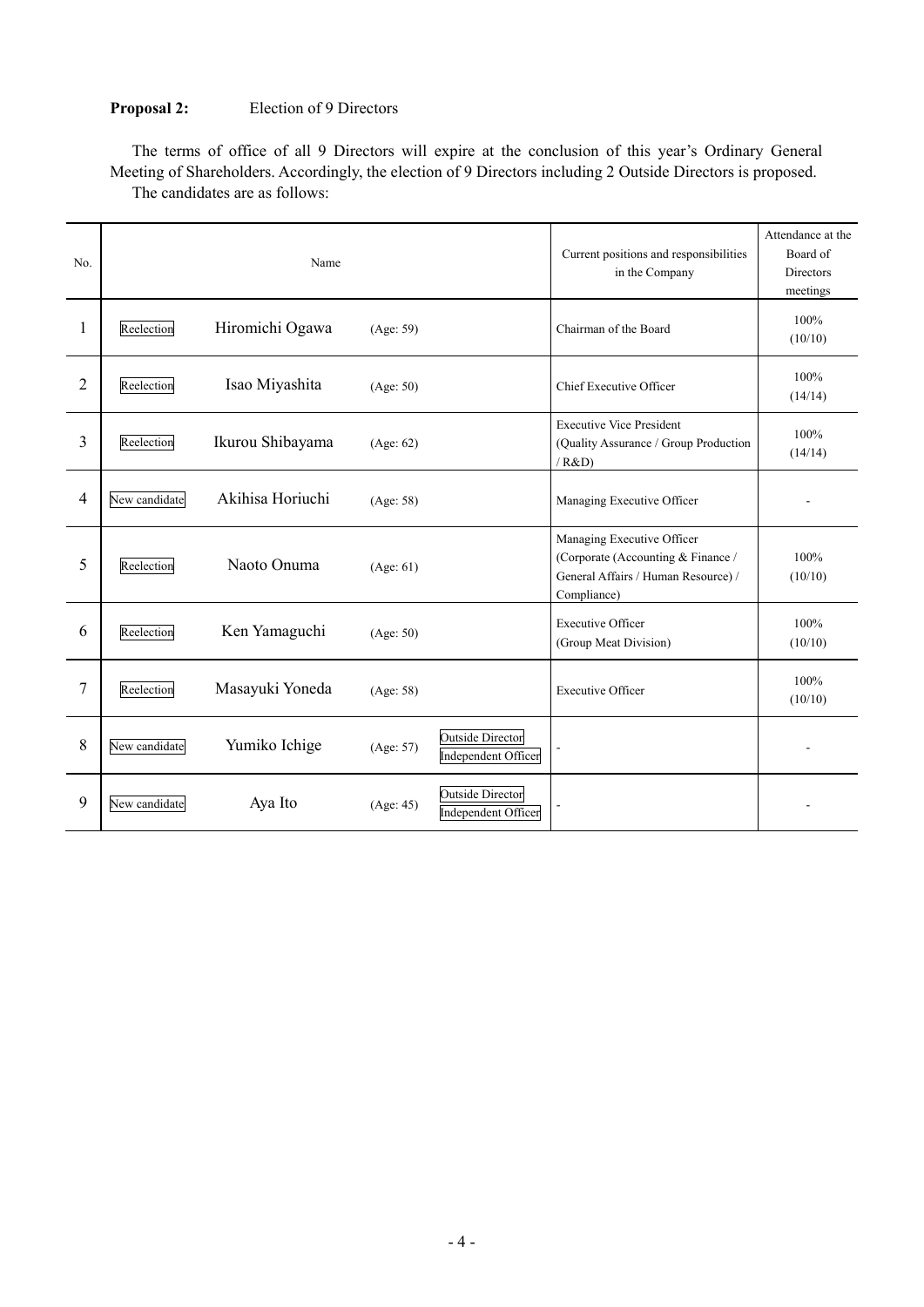|                | Name                                                                                                                          |                                      | Career summary, position and responsibilities in the Company                                                                       | Number of     |  |
|----------------|-------------------------------------------------------------------------------------------------------------------------------|--------------------------------------|------------------------------------------------------------------------------------------------------------------------------------|---------------|--|
| No.            | (Date of birth)                                                                                                               | and significant concurrent positions |                                                                                                                                    | shares of the |  |
|                |                                                                                                                               |                                      |                                                                                                                                    | Company held  |  |
|                |                                                                                                                               | April 1981<br><b>June 1998</b>       | Joined Mitsubishi Corporation                                                                                                      |               |  |
|                | [Reelection]                                                                                                                  |                                      | Director; General Manager, Administration Division, Nichiryo<br>Baking Co., LTD.                                                   |               |  |
|                |                                                                                                                               | October 2003                         | Manager, Grain Products Unit, Mitsubishi Corporation                                                                               |               |  |
|                | Hiromichi Ogawa                                                                                                               | April 2004                           | Senior Vice President; Division Director, Products &                                                                               |               |  |
|                | (November 18, 1958)                                                                                                           |                                      | Distribution Division, Lawson, Inc.                                                                                                |               |  |
|                | (Age: 59)                                                                                                                     | September 2004                       | Executive Vice President; Division Director, Products &                                                                            |               |  |
|                |                                                                                                                               |                                      | Distribution Division, Lawson, Inc.                                                                                                |               |  |
|                | Term of office as                                                                                                             | November 2005                        | Manager, LAWSON Project Management Unit, Mitsubishi                                                                                | 7,700         |  |
|                | Director:                                                                                                                     |                                      | Corporation                                                                                                                        |               |  |
| 1              | 1 year                                                                                                                        | April 2013                           | General Manager, Retail Business Dept., Mitsubishi Corporation                                                                     |               |  |
|                | Attendance at the                                                                                                             | April 2014                           | Senior Vice President; General Manager, Living Essentials                                                                          |               |  |
|                | <b>Board of Directors</b>                                                                                                     |                                      | Group CEO Office, Mitsubishi Corporation                                                                                           |               |  |
|                | meetings                                                                                                                      | April 2017                           | Advisor, the Company                                                                                                               |               |  |
|                | 100% (10/10)                                                                                                                  | June 2017                            | Director, Itoham Foods Inc. (current position)                                                                                     |               |  |
|                |                                                                                                                               |                                      | Director, Yonekyu Corporation (current position)                                                                                   |               |  |
|                |                                                                                                                               |                                      | Director, Chairman of the Board, the Company (current position)                                                                    |               |  |
|                | [Reason for nomination as candidate for Director]                                                                             |                                      |                                                                                                                                    |               |  |
|                |                                                                                                                               |                                      | Mr. Hiromichi Ogawa is nominated as a candidate for Director in the expectation that he will contribute to the further development |               |  |
|                |                                                                                                                               |                                      | of the Group by capitalizing on his wealth of experience and achievements in the food industry along with his broad knowledge.     |               |  |
|                | [Reelection]                                                                                                                  | April 1990                           | Joined Mitsubishi Corporation                                                                                                      |               |  |
|                | Isao Miyashita                                                                                                                | August 2002<br>June 2003             | Director, Foodlink Corporation<br>Director, Japan Farm Co., Ltd.                                                                   |               |  |
|                | (February 15, 1968)                                                                                                           | May 2006                             | Worked in Meat & Livestock Business Unit, Mitsubishi                                                                               |               |  |
|                | (Age: 50)                                                                                                                     |                                      | Corporation                                                                                                                        |               |  |
|                |                                                                                                                               | May 2007                             | Operating Officer; General Manager of Corporate Strategy                                                                           |               |  |
|                | Term of office as                                                                                                             |                                      | Planning Office, Yonekyu Corporation                                                                                               | 42,202        |  |
|                | Director:                                                                                                                     | <b>May 2008</b>                      | Director and Executive Operating Officer, Yonekyu Corporation                                                                      |               |  |
| $\overline{2}$ | 2 years and 3 months                                                                                                          | May 2013                             | President & Chief Executive Officer, Yonekyu Corporation                                                                           |               |  |
|                |                                                                                                                               | April 2016                           | Chief Executive Officer, the Company (current position)                                                                            |               |  |
|                | Attendance at the                                                                                                             |                                      | Director, Itoham Foods Inc. (current position)                                                                                     |               |  |
|                | <b>Board of Directors</b>                                                                                                     |                                      | Director, Yonekyu Corporation (current position)                                                                                   |               |  |
|                | meetings<br>$100\%$ (14/14)                                                                                                   |                                      |                                                                                                                                    |               |  |
|                | [Reason for nomination as candidate for Director]                                                                             |                                      |                                                                                                                                    |               |  |
|                | Mr. Isao Miyashita is nominated as a candidate for Director in the expectation that he will work toward enhancing the Group's |                                      |                                                                                                                                    |               |  |
|                |                                                                                                                               |                                      | corporate value through performing his duties as a Director by capitalizing on his wealth of experience in the food industry along |               |  |
|                | with his broad knowledge in the overall management.                                                                           |                                      |                                                                                                                                    |               |  |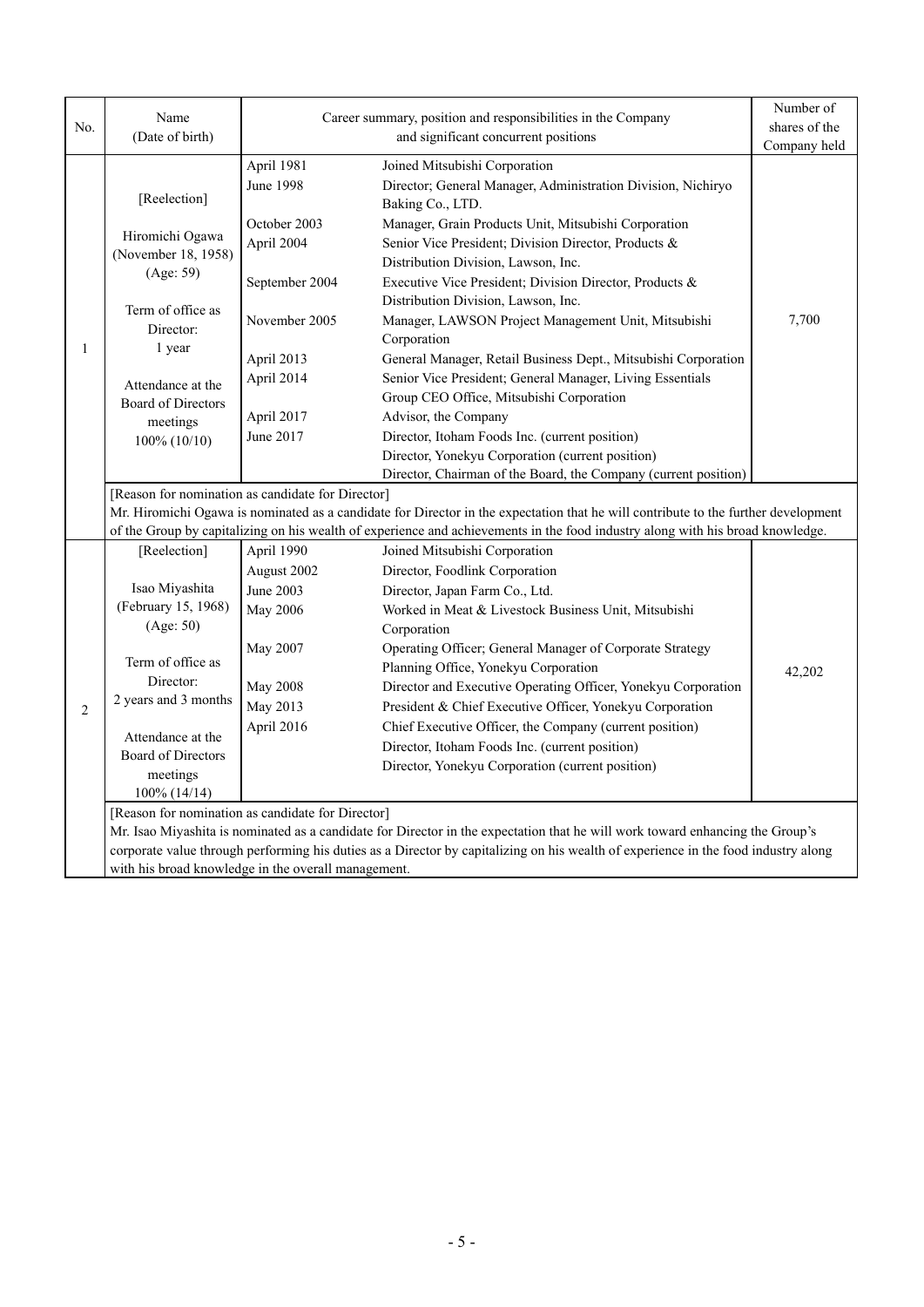| No. | Name                                                                                                                                                                                                                 |                          | Career summary, position and responsibilities in the Company                                                                                                                                                                                                                                                                                                                      | Number of<br>shares of the |
|-----|----------------------------------------------------------------------------------------------------------------------------------------------------------------------------------------------------------------------|--------------------------|-----------------------------------------------------------------------------------------------------------------------------------------------------------------------------------------------------------------------------------------------------------------------------------------------------------------------------------------------------------------------------------|----------------------------|
|     | (Date of birth)                                                                                                                                                                                                      |                          | and significant concurrent positions                                                                                                                                                                                                                                                                                                                                              | Company held               |
|     |                                                                                                                                                                                                                      | April 1978<br>March 2002 | Joined ITOHAM DAILY Inc.<br>General Manager, Manufacturing Department, Tohoku Plant,<br>ITOHAM DAILY Inc.                                                                                                                                                                                                                                                                         |                            |
|     | [Reelection]                                                                                                                                                                                                         | March 2009               | Manager, Technology Department, Production Division,<br>Processed Foods Division, Itoham Foods Inc.                                                                                                                                                                                                                                                                               |                            |
|     | Ikurou Shibayama<br>(January 20, 1956)<br>(Age: 62)                                                                                                                                                                  | April 2010<br>June 2010  | Executive Officer; Senior General Manager, Production<br>Division, Processed Foods Division, responsible for Purchasing<br>Department / Central Research Institute, Itoham Foods Inc.<br>Director, Executive Officer, Itoham Foods Inc.                                                                                                                                           |                            |
|     | Term of office as<br>Director:                                                                                                                                                                                       | March 2015               | Senior General Manager, Processed Foods Division, Itoham<br>Foods Inc.                                                                                                                                                                                                                                                                                                            | 11,900                     |
| 3   | 2 years and 3 months<br>Attendance at the                                                                                                                                                                            | April 2015<br>April 2016 | Director, Managing Executive Officer, Itoham Foods Inc.<br>Executive Vice President, the Company (current position)<br>President / Representative Director, Itoham Foods Inc. (current                                                                                                                                                                                            |                            |
|     | Board of Directors<br>meetings<br>100% (14/14)                                                                                                                                                                       | March 2017               | position)<br>Director, Yonekyu Corporation (current position)<br>Responsible for Corporate Social Responsibility / Quality                                                                                                                                                                                                                                                        |                            |
|     |                                                                                                                                                                                                                      | April 2018               | Assurance Departments, the Company<br>Responsible for Quality Assurance / Group Production / R&D,<br>the Company (current position)                                                                                                                                                                                                                                               |                            |
|     | [Reason for nomination as candidate for Director]                                                                                                                                                                    |                          | Mr. Ikurou Shibayama is nominated as a candidate for Director in the expectation that he will work toward enhancing the Group's<br>corporate value through performing his duties as a Director by capitalizing on his wealth of experience in the food industry along<br>with his broad knowledge in the overall management and expertise in the area of processed food business. |                            |
|     | [New candidate]                                                                                                                                                                                                      | April 1979<br>March 2003 | Joined Yonekyu Corporation<br>Senior General Manager, Processed Food Business Division,                                                                                                                                                                                                                                                                                           |                            |
|     | Akihisa Horiuchi                                                                                                                                                                                                     | May 2003                 | Yonekyu Corporation<br>Director, Yonekyu Corporation                                                                                                                                                                                                                                                                                                                              |                            |
|     | (June 6, 1960)                                                                                                                                                                                                       | May 2006                 | Operating Officer, Yonekyu Corporation                                                                                                                                                                                                                                                                                                                                            |                            |
|     | (Age: 58)                                                                                                                                                                                                            | May 2009                 | Executive Operating Officer, Yonekyu Corporation                                                                                                                                                                                                                                                                                                                                  |                            |
|     |                                                                                                                                                                                                                      | March 2011               | Senior General Manager, Merchandise Division, Yonekyu                                                                                                                                                                                                                                                                                                                             |                            |
|     | Term of office as<br>Director:                                                                                                                                                                                       | March 2013               | Corporation<br>Senior General Manager, Sales Division, Yonekyu Corporation                                                                                                                                                                                                                                                                                                        | 5,204                      |
|     |                                                                                                                                                                                                                      |                          | (current position)                                                                                                                                                                                                                                                                                                                                                                |                            |
| 4   |                                                                                                                                                                                                                      | May 2015                 | Director and Executive Operating Officer, Yonekyu Corporation                                                                                                                                                                                                                                                                                                                     |                            |
|     | Attendance at the                                                                                                                                                                                                    | April 2017               | Director and Senior Executive Operating Officer, Yonekyu                                                                                                                                                                                                                                                                                                                          |                            |
|     | Board of Directors<br>meetings                                                                                                                                                                                       |                          | Corporation                                                                                                                                                                                                                                                                                                                                                                       |                            |
|     |                                                                                                                                                                                                                      | April 2018               | Managing Executive Officer, the Company (current position)<br>President & Chief Executive Officer, Yonekyu Corporation                                                                                                                                                                                                                                                            |                            |
|     |                                                                                                                                                                                                                      |                          | (current position)                                                                                                                                                                                                                                                                                                                                                                |                            |
|     | [Reason for nomination as candidate for Director]                                                                                                                                                                    |                          |                                                                                                                                                                                                                                                                                                                                                                                   |                            |
|     |                                                                                                                                                                                                                      |                          | Mr. Akihisa Horiuchi is nominated as a candidate for Director in the expectation that he will work toward enhancing the Group's                                                                                                                                                                                                                                                   |                            |
|     | corporate value through performing his duties as a Director by capitalizing on his wealth of experience and broad knowledge in the<br>food industry along with his expertise in the area of processed food business. |                          |                                                                                                                                                                                                                                                                                                                                                                                   |                            |
|     |                                                                                                                                                                                                                      |                          |                                                                                                                                                                                                                                                                                                                                                                                   |                            |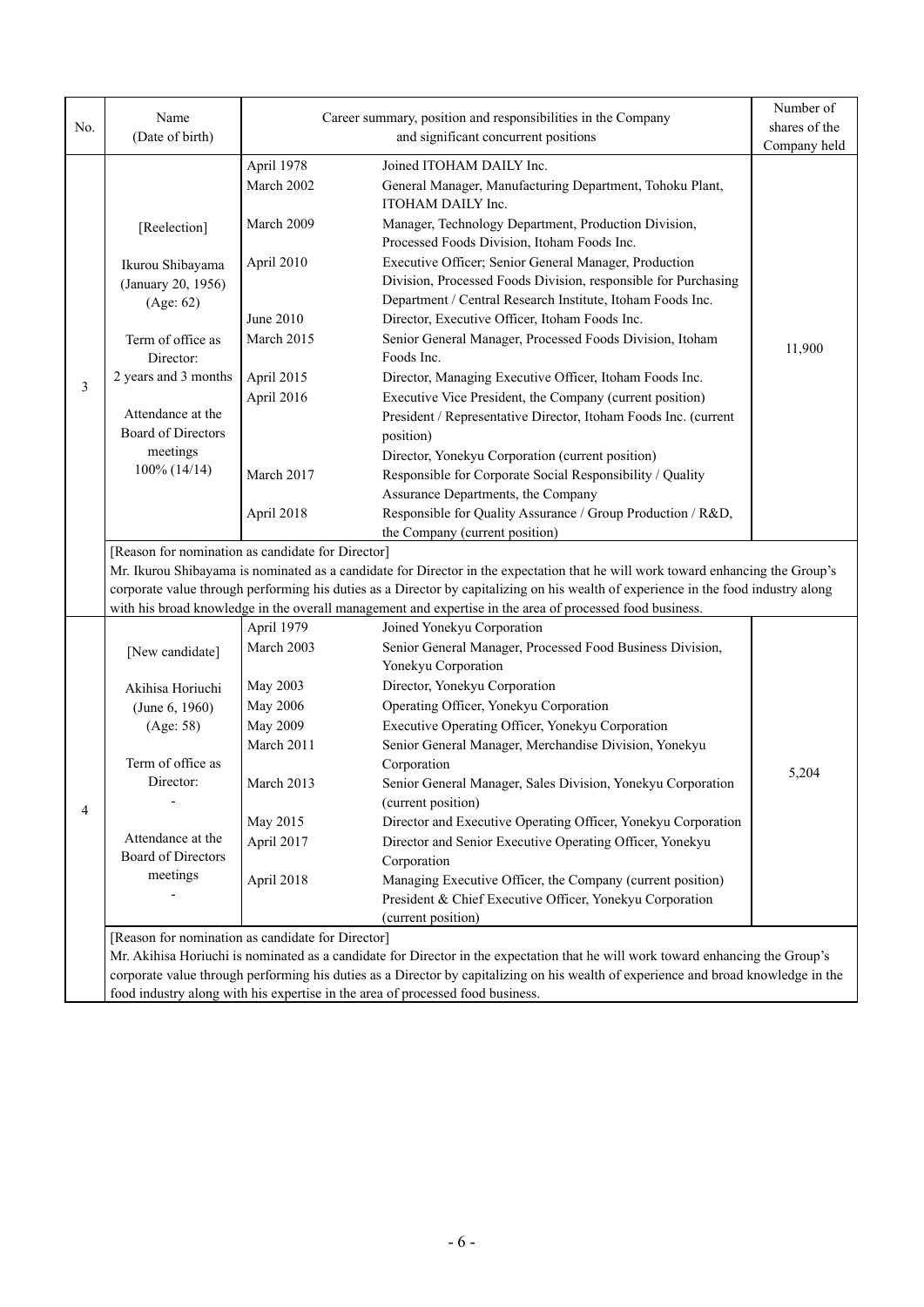|     | Name                                                                                                                               |                                                   | Career summary, position and responsibilities in the Company                                                                        | Number of     |
|-----|------------------------------------------------------------------------------------------------------------------------------------|---------------------------------------------------|-------------------------------------------------------------------------------------------------------------------------------------|---------------|
| No. | (Date of birth)                                                                                                                    |                                                   | and significant concurrent positions                                                                                                | shares of the |
|     |                                                                                                                                    |                                                   |                                                                                                                                     | Company held  |
|     |                                                                                                                                    | April 1980                                        | Joined Mitsubishi Corporation                                                                                                       |               |
|     |                                                                                                                                    | April 2008                                        | Group Controller, Chemicals Group, Mitsubishi Corporation                                                                           |               |
|     |                                                                                                                                    | April 2010                                        | General Manager, Chemicals Group Administration Dept.,                                                                              |               |
|     | [Reelection]                                                                                                                       |                                                   | Mitsubishi Corporation                                                                                                              |               |
|     |                                                                                                                                    | April 2013                                        | Senior Vice President; General Manager, Living Essentials                                                                           |               |
|     | Naoto Onuma                                                                                                                        |                                                   | Group Administration Dept., Mitsubishi Corporation                                                                                  |               |
|     | (May 13, 1957)                                                                                                                     | April 2015                                        | Senior Vice President; General Manager, Internal Audit Dept.,                                                                       |               |
|     | (Age: 61)                                                                                                                          |                                                   | Mitsubishi Corporation                                                                                                              |               |
|     |                                                                                                                                    | April 2017                                        | Managing Executive Officer; responsible for Accounting &                                                                            |               |
|     | Term of office as                                                                                                                  |                                                   | Finance / General Affairs / Human Resource Departments, the                                                                         | 700           |
|     | Director:                                                                                                                          |                                                   | Company                                                                                                                             |               |
| 5   | 1 year                                                                                                                             |                                                   | Director, Senior Managing Executive Officer; General Manager,                                                                       |               |
|     | Attendance at the                                                                                                                  |                                                   | Corporate Administration Division, Itoham Foods Inc. (current                                                                       |               |
|     | <b>Board of Directors</b>                                                                                                          |                                                   | position)                                                                                                                           |               |
|     | meetings                                                                                                                           | June 2017                                         | Director, Managing Executive Officer, the Company (current                                                                          |               |
|     | $100\% (10/10)$                                                                                                                    |                                                   | position)                                                                                                                           |               |
|     |                                                                                                                                    | April 2018                                        | Responsible for Corporate (Accounting & Finance / General<br>Affairs / Human Resource), the Company (current position)              |               |
|     |                                                                                                                                    |                                                   | Responsible for Compliance, the Company (current position)                                                                          |               |
|     |                                                                                                                                    |                                                   | Senior Managing Director, Itoham Foods Inc. (current position)                                                                      |               |
|     |                                                                                                                                    | [Reason for nomination as candidate for Director] |                                                                                                                                     |               |
|     |                                                                                                                                    |                                                   | Mr. Naoto Onuma is nominated as a candidate for Director in the expectation that he will work toward enhancing the Group's          |               |
|     |                                                                                                                                    |                                                   | corporate value through performing his duties as a Director by capitalizing on his wealth of experience in the areas of accounting, |               |
|     | finance and administration along with his broad knowledge.                                                                         |                                                   |                                                                                                                                     |               |
|     |                                                                                                                                    | April 1991                                        | Joined Mitsubishi Corporation                                                                                                       |               |
|     | [Reelection]                                                                                                                       | March 2010                                        | Director; Executive Officer responsible for Sales Administration,                                                                   |               |
|     |                                                                                                                                    |                                                   | Foodlink Corporation                                                                                                                |               |
|     | Ken Yamaguchi                                                                                                                      | August 2011                                       | Leader, Exported Meat Team, Feed & Meat Business Unit,                                                                              |               |
|     | (November 11, 1967)                                                                                                                |                                                   | Mitsubishi Corporation                                                                                                              |               |
|     | (Age: 50)                                                                                                                          | February 2013                                     | Manager, Feed & Meat Business Unit, Mitsubishi Corporation                                                                          |               |
|     |                                                                                                                                    | January 2016                                      | Executive Officer; Acting Senior General Manager, Meat                                                                              |               |
|     | Term of office as                                                                                                                  |                                                   | Division, Itoham Foods Inc.                                                                                                         | 1,000         |
|     | Director:                                                                                                                          | March 2016                                        | Senior General Manager, Meat Division, Itoham Foods Inc.                                                                            |               |
| 6   | 1 year                                                                                                                             |                                                   | (current position)                                                                                                                  |               |
|     |                                                                                                                                    | April 2016                                        | Director, Managing Executive Officer, Itoham Foods Inc.                                                                             |               |
|     | Attendance at the                                                                                                                  | April 2017                                        | Executive Officer, the Company                                                                                                      |               |
|     | Board of Directors                                                                                                                 | June 2017                                         | Director, Executive Officer, the Company (current position)                                                                         |               |
|     | meetings                                                                                                                           | April 2018                                        | Responsible for Group Meat Division, the Company (current                                                                           |               |
|     | $100\% (10/10)$                                                                                                                    |                                                   | position)                                                                                                                           |               |
|     |                                                                                                                                    |                                                   | Executive Director, Itoham Foods Inc. (current position)                                                                            |               |
|     |                                                                                                                                    | [Reason for nomination as candidate for Director] |                                                                                                                                     |               |
|     |                                                                                                                                    |                                                   | Mr. Ken Yamaguchi is nominated as a candidate for Director in the expectation that he will work toward enhancing the Group's        |               |
|     | corporate value through performing his duties as a Director by capitalizing on his wealth of experience and broad knowledge in the |                                                   |                                                                                                                                     |               |
|     | food industry along with his expertise in the area of fresh meat business.                                                         |                                                   |                                                                                                                                     |               |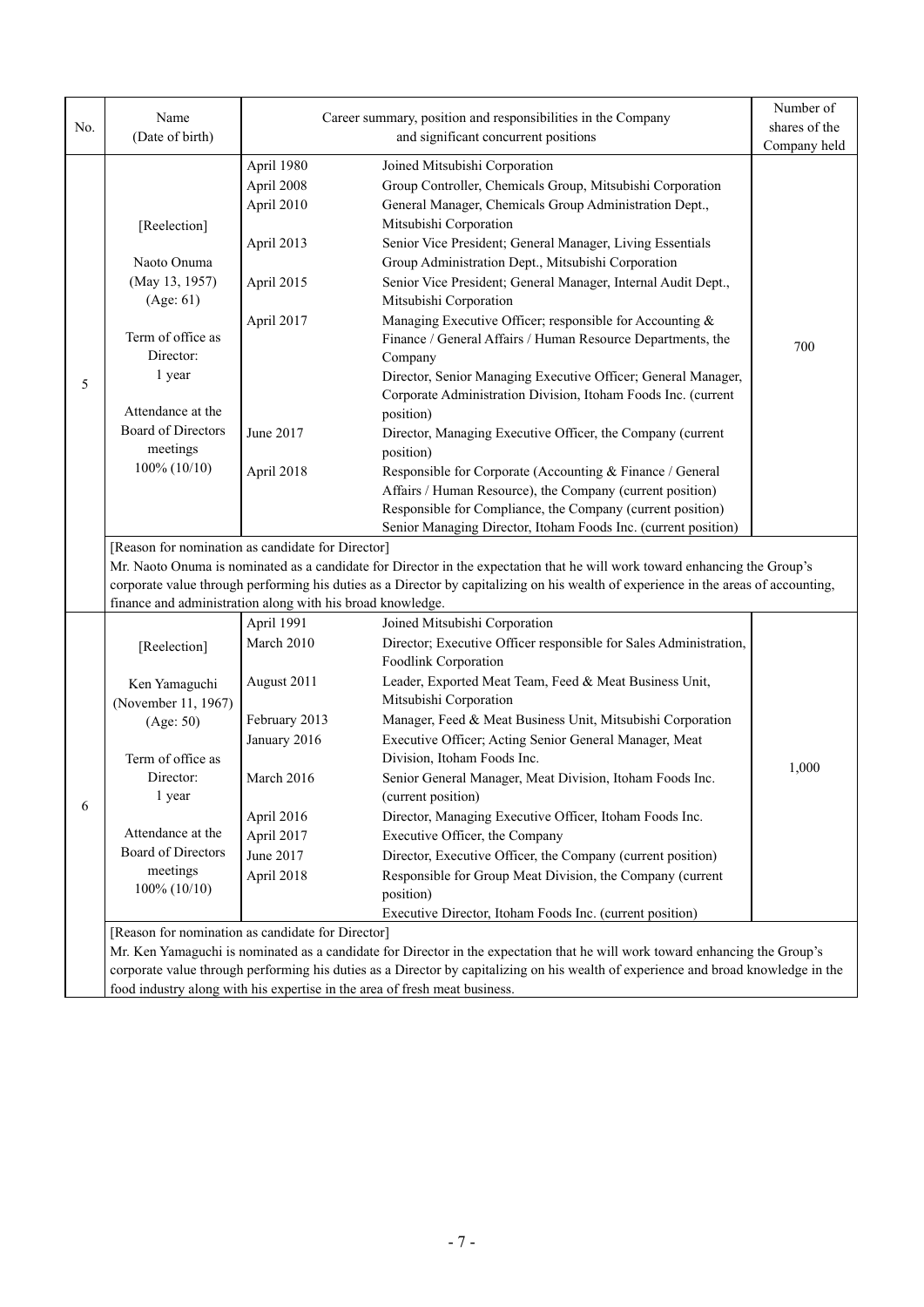| No. | Name<br>(Date of birth)                                   |                | Career summary, position and responsibilities in the Company<br>and significant concurrent positions                               | Number of<br>shares of the<br>Company held |
|-----|-----------------------------------------------------------|----------------|------------------------------------------------------------------------------------------------------------------------------------|--------------------------------------------|
|     |                                                           | April 1982     | Joined Itoham Foods Inc.                                                                                                           |                                            |
|     | [Reelection]                                              | March 2013     | Manager, Business Use Planning Department, Processed Foods                                                                         |                                            |
|     |                                                           |                | Division, Itoham Foods Inc.                                                                                                        |                                            |
|     | Masayuki Yoneda                                           | March 2014     | Manager, CVS Sales Department, Food Service Sales Division,                                                                        |                                            |
|     | (August 27, 1959)                                         |                | Processed Foods Division, Itoham Foods Inc.                                                                                        |                                            |
|     | (Age: 58)                                                 | March 2016     | Acting Senior General Manager, Processed Foods Division,                                                                           |                                            |
|     | Term of office as                                         |                | Itoham Foods Inc.                                                                                                                  |                                            |
|     | Director:                                                 | April 2016     | Director, Executive Officer, Itoham Foods Inc.                                                                                     | 23,500                                     |
|     | 1 year                                                    | October 2016   | Senior General Manager, Processed Foods Division, Itoham                                                                           |                                            |
| 7   |                                                           |                | Foods Inc. (current position)                                                                                                      |                                            |
|     | Attendance at the                                         | April 2017     | Director, Managing Executive Officer, Itoham Foods Inc.                                                                            |                                            |
|     | Board of Directors                                        |                | Executive Officer, the Company                                                                                                     |                                            |
|     | meetings                                                  |                |                                                                                                                                    |                                            |
|     | $100\% (10/10)$                                           | June 2017      | Director, Executive Officer, the Company (current position)                                                                        |                                            |
|     |                                                           | April 2018     | Executive Director, Itoham Foods Inc. (current position)                                                                           |                                            |
|     | [Reason for nomination as candidate for Director]         |                |                                                                                                                                    |                                            |
|     |                                                           |                | Mr. Masayuki Yoneda is nominated as a candidate for Director in the expectation that he will work toward enhancing the Group's     |                                            |
|     |                                                           |                | corporate value through performing his duties as a Director by capitalizing on his wealth of experience and broad knowledge in the |                                            |
|     |                                                           |                | food industry along with his expertise in the area of processed food business.                                                     |                                            |
|     |                                                           | April 1989     | Registered as an attorney at law                                                                                                   |                                            |
|     |                                                           | April 1989     | Joined IBM Japan, Ltd.                                                                                                             |                                            |
|     | [New candidate]<br>[Outside Director]                     | December 2007  | Partner, Nozomi Sogo Attorneys at Law (current position)                                                                           |                                            |
|     |                                                           | April 2009     | Deputy Chairman, Daini Tokyo Bar Association                                                                                       |                                            |
|     | [Independent Officer]                                     | September 2010 | Deputy Secretary General, Japan Federation of Bar Associations                                                                     |                                            |
|     | Yumiko Ichige                                             | June 2012      | Outside Director, NEC Networks & System Integration                                                                                |                                            |
|     | March 13, 1961                                            |                | Corporation (current position)                                                                                                     |                                            |
|     | (Age: 57)                                                 |                | (scheduled to retire on June 21, 2018)                                                                                             |                                            |
|     |                                                           | May 2014       | Outside Audit & Supervisory Board Member, AEON MALL                                                                                |                                            |
|     | Term of office as                                         |                | Co., Ltd. (current position)                                                                                                       |                                            |
|     | Director:                                                 | December 2014  | Outside Director, SANYO TRADING CO., LTD.                                                                                          |                                            |
|     |                                                           | December 2016  | Outside Director, Sushiro Global Holdings Ltd. (current                                                                            |                                            |
| 8   |                                                           |                | position)                                                                                                                          |                                            |
|     | Attendance at the                                         |                |                                                                                                                                    |                                            |
|     | Board of Directors                                        |                |                                                                                                                                    |                                            |
|     | meetings                                                  |                |                                                                                                                                    |                                            |
|     |                                                           |                |                                                                                                                                    |                                            |
|     |                                                           |                |                                                                                                                                    |                                            |
|     |                                                           |                |                                                                                                                                    |                                            |
|     | [Reason for nomination as candidate for Outside Director] |                |                                                                                                                                    |                                            |
|     |                                                           |                | Ms. Yumiko Ichige is nominated as a candidate for Outside Director in the expectation that the Group's corporate value will be     |                                            |
|     |                                                           |                | enhanced by receiving her objective and professional advice and supervision based on her knowledge she has gained as an attorney   |                                            |
|     |                                                           |                | at law, which gave her wealth of experience and professional knowledge.                                                            |                                            |
|     |                                                           |                | She has never been involved in the management of a company except as an outside officer. However, the Company judges she will      |                                            |

appropriately fulfill her duties as an Outside Director based on the above reasons.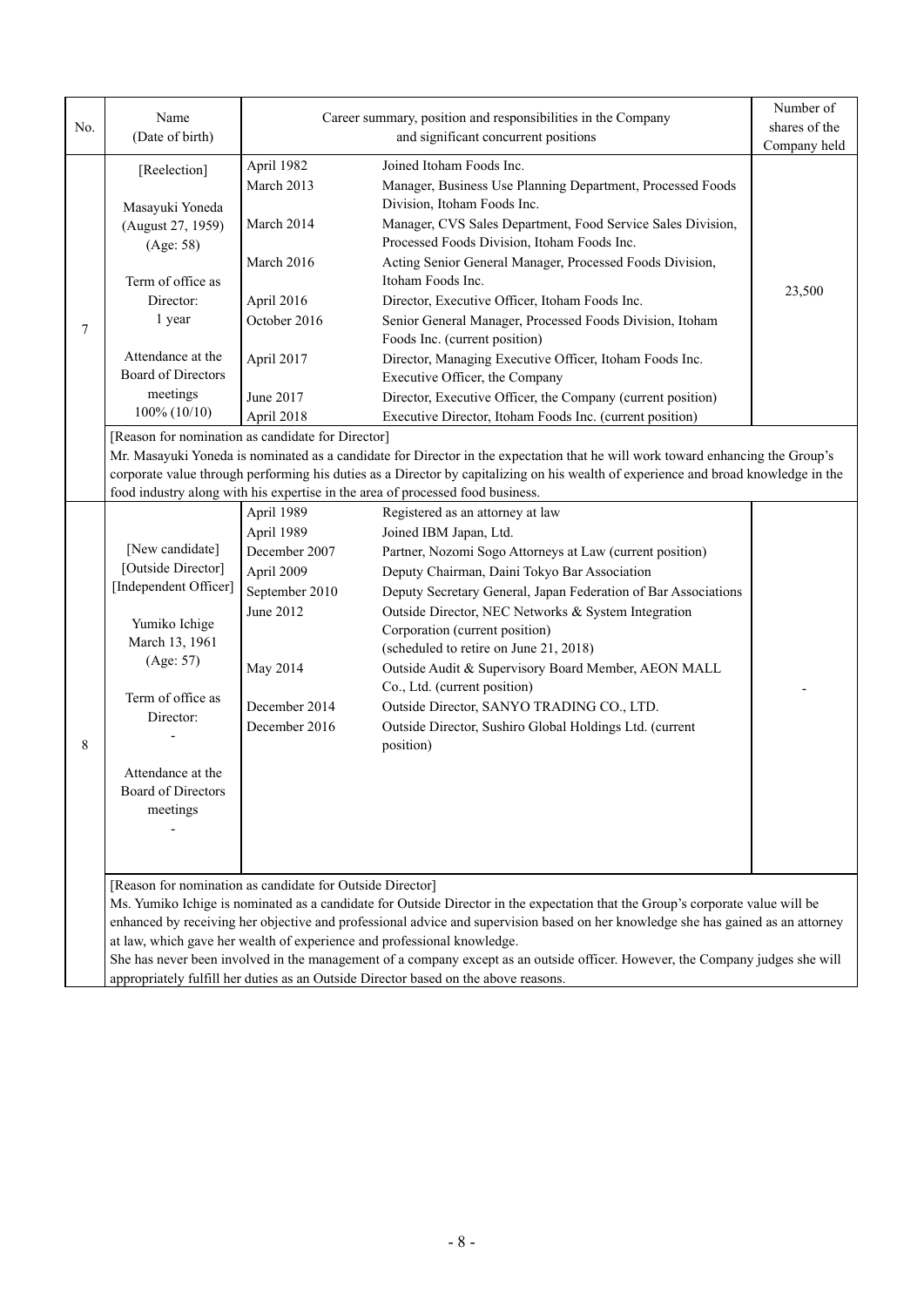| No. | Name<br>(Date of birth)                                        | Career summary, position and responsibilities in the Company<br>and significant concurrent positions |                                                                                                                                                                                        | Number of<br>shares of the<br>Company held |
|-----|----------------------------------------------------------------|------------------------------------------------------------------------------------------------------|----------------------------------------------------------------------------------------------------------------------------------------------------------------------------------------|--------------------------------------------|
|     | [New candidate]<br>[Outside Director]<br>[Independent Officer] | October 2000<br>June 2013                                                                            | Joined Recruit Co., Ltd.<br>General Chief Editor of the Zexy magazine, Senior Manager,<br>Media Produce Management Department, Bridal Business<br>Division, Recruit Co., Ltd.          |                                            |
|     | Aya Ito<br>(May 24, 1973)<br>(Age: 45)                         | April 2014<br>April 2015                                                                             | General Manager, Media Produce Management Department,<br>Bridal Business Division, Recruit Co., Ltd.<br>General Manager, Diversity Promotion Department, Recruit<br>Holdings Co., Ltd. |                                            |
| 9   | Term of office as<br>Director:                                 | April 2016<br>April 2018                                                                             | General Manager, Sustainability Promotion Office, Recruit<br>Holdings Co., Ltd.<br>Partner, Sustainability Promotion Department, Recruit Holdings                                      |                                            |
|     | Attendance at the<br>Board of Directors<br>meetings            |                                                                                                      | Co., Ltd. (current position)                                                                                                                                                           |                                            |

[Reason for nomination as candidate for Outside Director]

Ms. Aya Ito is nominated as a candidate for Outside Director in the expectation that the Group's corporate value will be enhanced by receiving her objective and professional advice and supervision based on the broad knowledge she has gained through her duties and career.

Although she has never been involved in the management of a company, the Company judges she will appropriately fulfill her duties as an Outside Director based on the above reasons.

(Notes)

1. There are no special interests between each candidate and the Company.

2. Age of each candidate is as of this year's Ordinary General Meeting of Shareholders.

3. The Company has entered into an agreement with Mr. Hiromichi Ogawa in accordance with the provisions in Article 427, Paragraph 1 of the Companies Act to limit his liability for damages under Article 423, Paragraph 1 of the said Act. The agreement is a liability limitation agreement to limit his liability to the minimum amount of liability stipulated in Article 425, Paragraph 1 of the said Act. Subject to the approval of this Proposal as originally proposed at this Ordinary General Meeting of Shareholders, the Company intends to terminate the said agreement with him at the conclusion of this year's Ordinary General Meeting of Shareholders, since he will assume the office of executive director of the Company. In addition, if this Proposal is approved as originally proposed at this Ordinary General Meeting of Shareholders, the Company plans to enter into the same limited liability agreements with Ms. Yumiko Ichige and Ms. Aya Ito.

4. Ms. Yumiko Ichige and Ms. Aya Ito satisfy the requirements for an independent officer as provided for by the Tokyo Stock Exchange, and the Company plans to submit notification to the aforementioned exchange concerning their appointment as independent officers, if this Proposal is approved as originally proposed at this Ordinary General Meeting of Shareholders.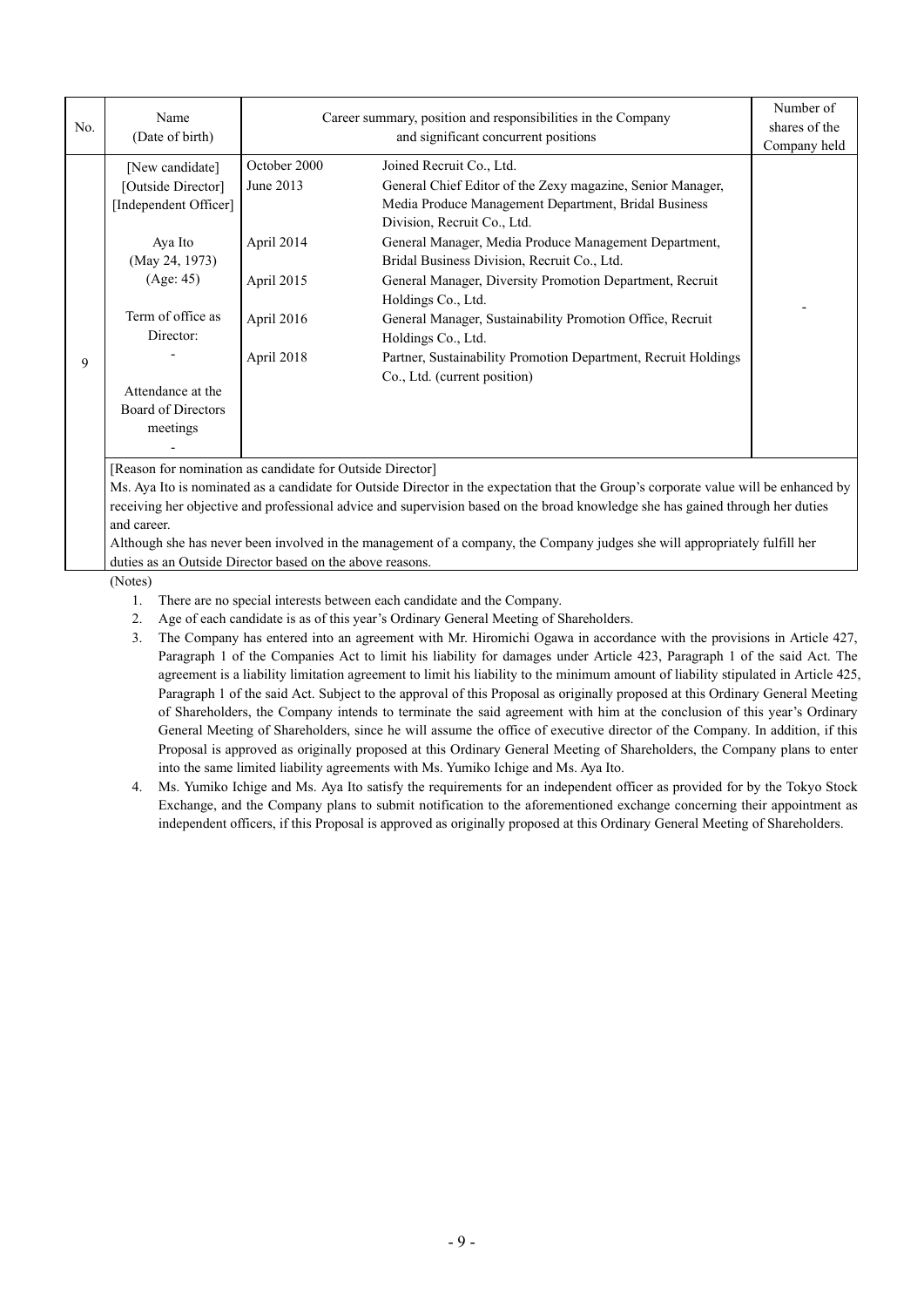### **Proposal 3:** Election of 1 Auditor

Mr. Yoshihito Fujiwara will resign as Auditor at the conclusion of this year's Ordinary General Meeting of Shareholders. Accordingly, the election of 1 new Auditor is proposed.

| Name<br>(Date of birth) |                  | Career summary, position in the Company<br>and significant concurrent positions | Number of<br>shares of the<br>Company held |
|-------------------------|------------------|---------------------------------------------------------------------------------|--------------------------------------------|
| [New candidate]         | April 1979       | Joined Yonekyu Corporation                                                      |                                            |
|                         | May 1995         | Director, Yonekyu Corporation                                                   |                                            |
| Masaki Tsuchiya         | July 1995        | General Manager, President Office, Yonekyu Corporation                          |                                            |
| (July 8, 1956)          | October 1995     | General Manager, General Administration Department, Yonekyu                     |                                            |
| (Age: 61)               |                  | Corporation                                                                     |                                            |
|                         | March 1999       | President & CEO, Gotemba Kogen Beer Co., Ltd.                                   |                                            |
| Term of office as       | <b>July 2007</b> | Acting Senior General Manager, Administration Division,                         | 16,347                                     |
| Auditor:                |                  | General Manager, CSR Office, Yonekyu Corporation                                |                                            |
|                         | September 2007   | Operating Officer, Yonekyu Corporation                                          |                                            |
| Attendance at the       | May 2012         | Auditor, Yonekyu Corporation (current position)                                 |                                            |
| Board of Directors      |                  |                                                                                 |                                            |
| meetings                |                  |                                                                                 |                                            |
|                         |                  |                                                                                 |                                            |

In addition, the consent of the Board of Auditors has been obtained for this Proposal.

[Reason for nomination as candidate for Auditor]

Mr. Masaki Tsuchiya is nominated as a candidate for Auditor in the expectation that he will contribute to the further development of the Group through conducting audits from a broad and high level of perspective about the overall management by capitalizing on his wealth of experience and achievements in the food industry along with his broad knowledge.

(Notes)

- 1. There is no special interest between the candidate and the Company.
- 2. Age of the candidate is as of this year's Ordinary General Meeting of Shareholders.
- 3. If this Proposal is approved as originally proposed at this Ordinary General Meeting of Shareholders, the Company plans to enter into an agreement with the candidate in accordance with the provisions in Article 427, Paragraph 1 of the Companies Act to limit his liability for damages under Article 423, Paragraph 1 of the said Act. The agreement is a liability limitation agreement to limit his liability to the minimum amount of liability stipulated in Article 425, Paragraph 1 of the said Act.

## **Proposal 4:** Determination of Remuneration for Allotting Restricted Shares for Directors (excluding Outside Directors)

At the 1st Ordinary General Meeting of Shareholders of the Company held on June 27, 2017, it was approved that the remuneration, etc. to Directors of the Company should be within ¥400 million annually (including ¥40 million or less annually for Outside Directors. however, not including the amount paid as salary for the employee portion of Directors who concurrently serve as employees). It was also approved at the meeting that, apart from the aforementioned amount of remuneration, etc. to Directors, the amount of remuneration, etc. related to the stock acquisition rights as stock-based remuneration stock options to the Company's Directors (excluding Outside Directors) should be within ¥80 million annually.

The Company hereby proposes to allot the Company's common stock to its Directors (excluding Outside Directors), subject to certain period of transfer restrictions and provisions concerning justifiable reasons for the Company to acquire the shares without contribution (hereinafter referred to as the "Restricted Shares"), as specified below. This allotment is to replace the aforementioned stock acquisition rights as stock-based remuneration stock options, and aims at further enhancing motivations of the Directors (excluding Outside Directors) of the Company to contribute to increasing share price and enhancing the Company's corporate value, through sharing with shareholders benefits and risks of changes in its share price more than ever.

As such, the Company proposes to abolish relevant provisions of the aforementioned amount of remuneration, etc. concerning the stock acquisition rights as stock-based remuneration stock options, and to set the total amount of monetary remuneration claims to be paid as the remuneration, etc. concerning the Restricted Shares to the Company's Directors (excluding Outside Directors) to be within ¥80 million annually, apart from the aforementioned amount of remuneration to Directors, after giving comprehensive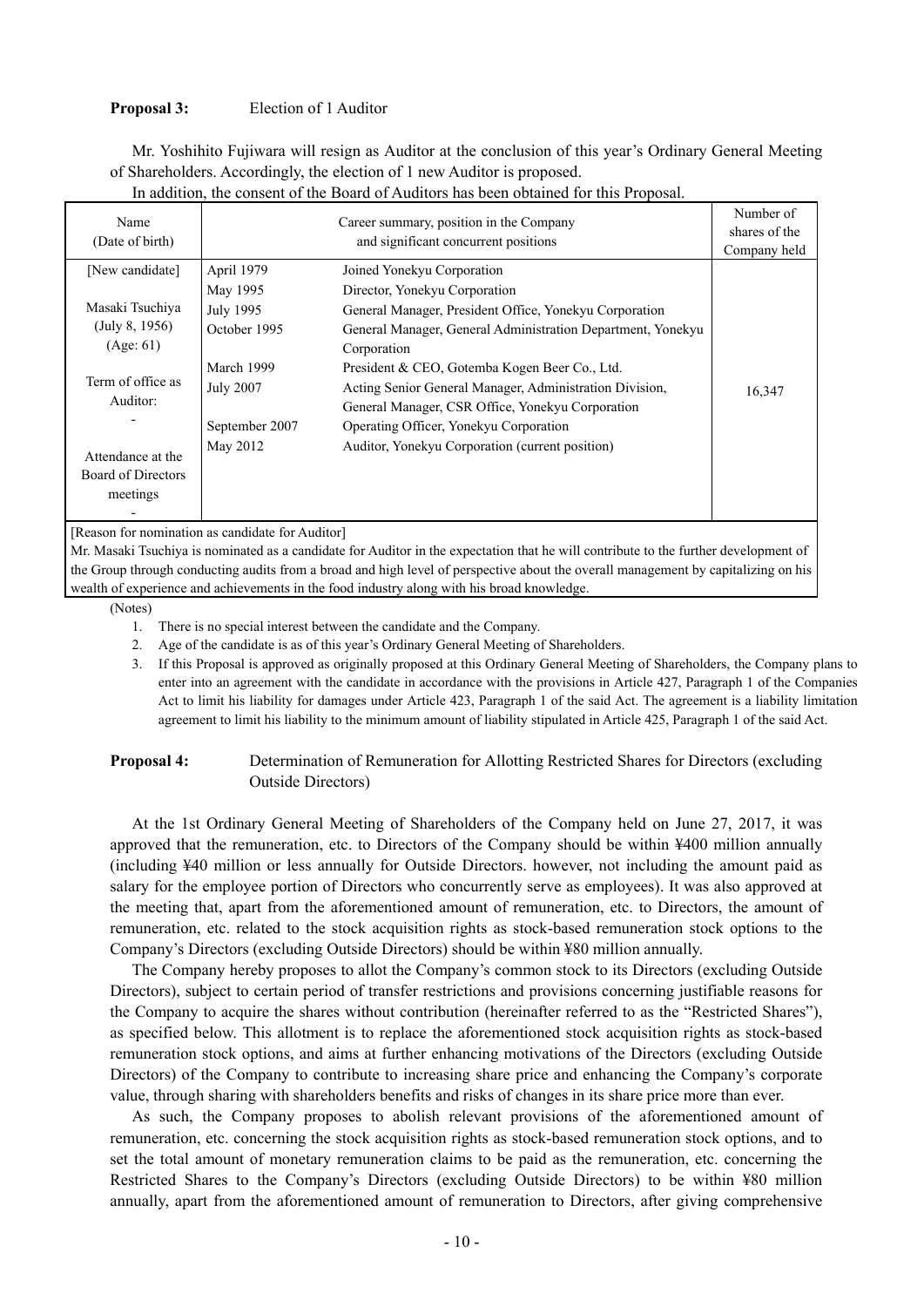considerations to various matters including contributions made by the Directors to the Company. The allotment of the Restricted Shares has been determined through giving comprehensive considerations to various matters including contributions made by the Directors to the Company, and the Company believes the details of the allotment are appropriate.

Once this Proposal is approved and adopted, the Company will discontinue previous the stock-based remuneration stock option plan for Directors of the Company (excluded Outside Directors), and will not thereafter grant them new stock acquisition rights as stock-based remuneration stock options based on this plan.

The number of the Company's Directors is currently 9 (including 2 Outside Directors), and should Proposal 2 be approved, the number of the Company's Directors will be 9 (including 2 Outside Directors).

Details about the Restricted Shares for the Company's Directors (excluding Outside Directors) and the maximum number of the Restricted Shares

### 1. Allotment of and payment for the Restricted Shares

The Company will pay monetary remuneration claims to its Directors (excluding Outside Directors) in an amount not exceeding the aforementioned annual amount as remuneration concerning the Restricted Shares in accordance with the resolution of the Board of Directors of the Company. Each Director (excluding Outside Directors) will then receive the allotment of the Restricted Shares through provision of all the monetary remuneration claims by means of contribution in kind.

The amount to be paid for the Restricted Shares shall be determined at the Board of Directors of the Company based on the closing price of the Company's common stock on the Tokyo Stock Exchange on the business day immediately before the date of resolution by the Board of Directors of the Company regarding the issuance or disposition of shares (if there is no closing price on such date, the closing price on the closest preceding trading day), which amount should be within the extent that it will not be particularly advantageous to the Directors who subscribe the Restricted Shares.

Such monetary remuneration claims will be provided only to those Directors of the Company who have agreed to the aforementioned contribution in kind and entered into an agreement on allotment of the Restricted Shares which contains the provisions specified in 3. below.

### 2. Total number of the Restricted Shares

The maximum number of the Restricted Shares to be allotted in each fiscal year shall be 100,000 shares, which is the total number of the Restricted Shares to be allotted to the Directors (excluding Outside Directors) of the Company.

However, if, on or after the day on which this Proposal is resolved, the Company performs a share split (including allotment of the Company's common stock without contribution) or a reverse share split of its common stock, or any other reason arises necessitating an adjustment to the total number of the Restricted Shares allotted in such cases, the Company may make adjustments to such total number of the Restricted Shares in a reasonable manner.

3. Details of an agreement on allotment of the Restricted Shares

Upon the allotment of the Restricted Shares, the Company and Directors of the Company eligible for the allotment of the Restricted Shares shall enter into an agreement on allotment of the Restricted Shares in accordance with the resolution of the Board of Directors of the Company, which shall contain the following provisions:

(1) Restrictions on transfer of shares

Any Director of the Company having received an allotment of the Restricted Shares may not transfer, establish a pledge, establish transfer security interest, make an inter vivos gift, make a bequeath or otherwise dispose of such Restricted Shares to a third party for a period determined by the Board of Directors of the Company, which shall be between 20 years and 30 years (hereinafter referred to as the "Restriction Period").

### (2) Acquisition of the Restricted Shares without contribution

If any Director of the Company having received an allotment of the Restricted Shares retires from the position of Director and Executive Officer of the Company during the period between the start date of